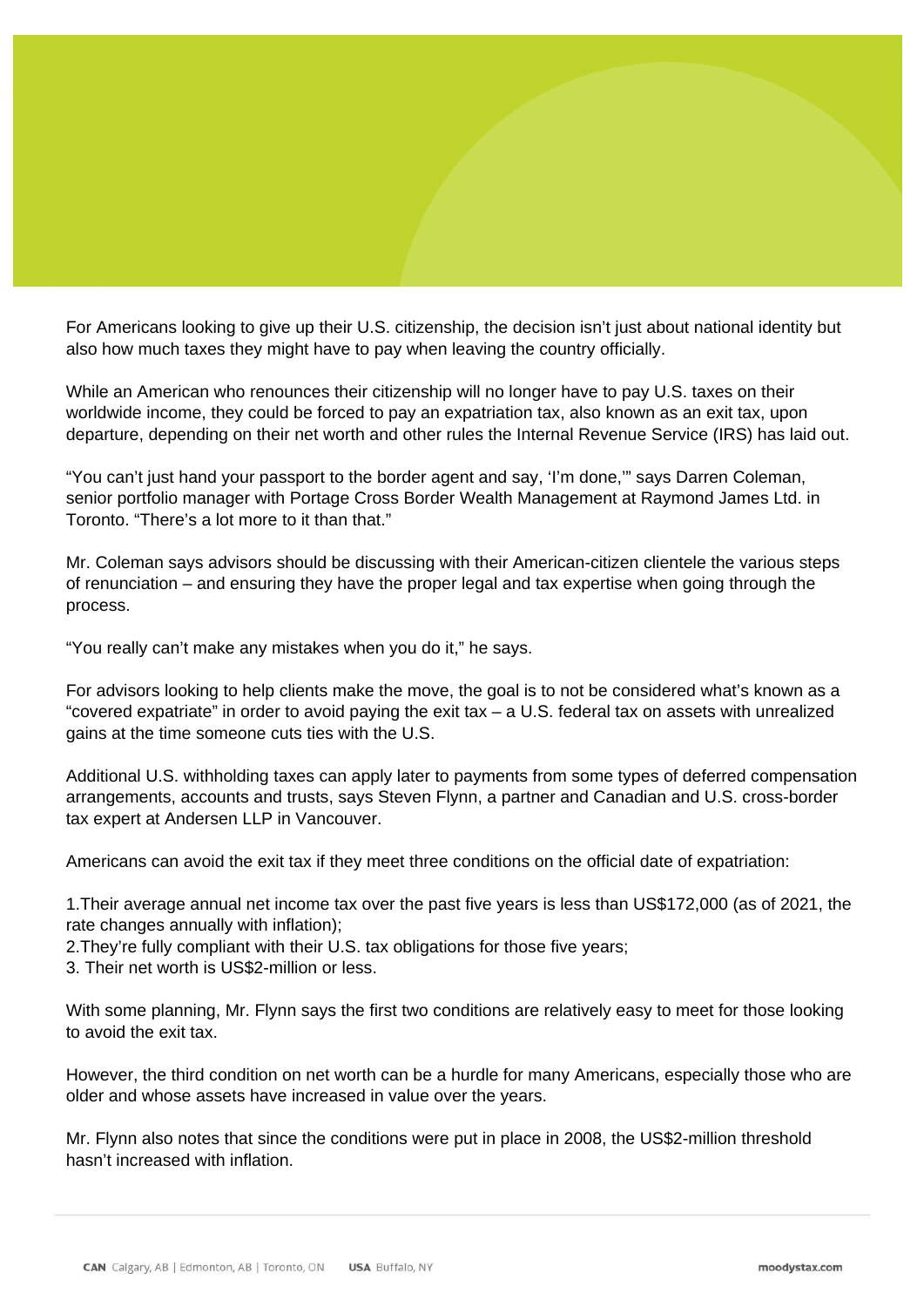He adds that Americans can still use strategies to lower their net worth, such as gifting assets to family members while they're still U.S. citizens. Although the U.S. has a gift tax, he notes the exemption is currently about US\$12-million, which is set to be reduced significantly by 2026.

Still, Americans who renounce their citizenship successfully but as a covered expatriate may not be done with the U.S. tax system, Mr. Flynn says. Any U.S. person who receives a gift or is a beneficiary of a former U.S. citizen who is a covered expatriate in their will is still subject to a 40-per-cent tax on the value of those assets.

"That's pretty significant," he says, "and a real concern for people with U.S. citizen or resident children."

## **Importance of reason for renunciation**

Alexander Marino, leader of the U.S. tax practice at Moodys Tax Law in Calgary who runs the firm's renunciation group in Canada, saw a record number of people looking to renounce during the pandemic, in part because people more had time to go through the lengthy process.

The steps include not only working with experts to determine if renouncing is the right decision but also filing and addressing reams of paperwork before the final step of meeting in person with a consular officer at a U.S. embassy or consulate to officially renunciate.

In addition, Mr. Marino says U.S. persons need to ensure they're communicating their reasons for renunciation properly, especially if they have plans to return as a visitor.

He points to the Reed Amendment, also known as the Expatriate Exclusion Clause, which bans certain former U.S. citizens from re-entering the country if they're considered to have renounced for a tax avoidance motive or purpose.

"Knowing what to say in the interview is critical," he says.

Mr. Marino says advisors also need to be aware of these issues to protect their clients – and themselves. He notes advisors have an obligation to identify who their U.S. citizen clients are under the Foreign Account Tax Compliance Act in Canada (FATCA), an international agreement signed between Canada and the U.S.

His team at Moodys works with advisors to help them determine if clients are U.S. citizens, particularly as some may not realize it or understand the impact of not disclosing it. For example, he says some people may have lived in Canada their entire lives but have American parents, which means they're also U.S. citizens.

"You need to be asking the right questions," he says.

Once it's clarified if a client is a U.S. citizen, Mr. Marino says advisors can work with them – with the help of their U.S. legal professionals – to decide the pros and cons of renunciation. The process includes strategies to reduce or avoid the U.S. exit tax altogether when cutting ties with "Uncle Sam" properly.

Mr. Flynn adds that there are also non-tax implications to renunciation.

"If you change your mind years later, you're not going to get any special status just because you were a U.S. citizen before," he says. "You'll go to the back of the line, like everyone else trying to become a